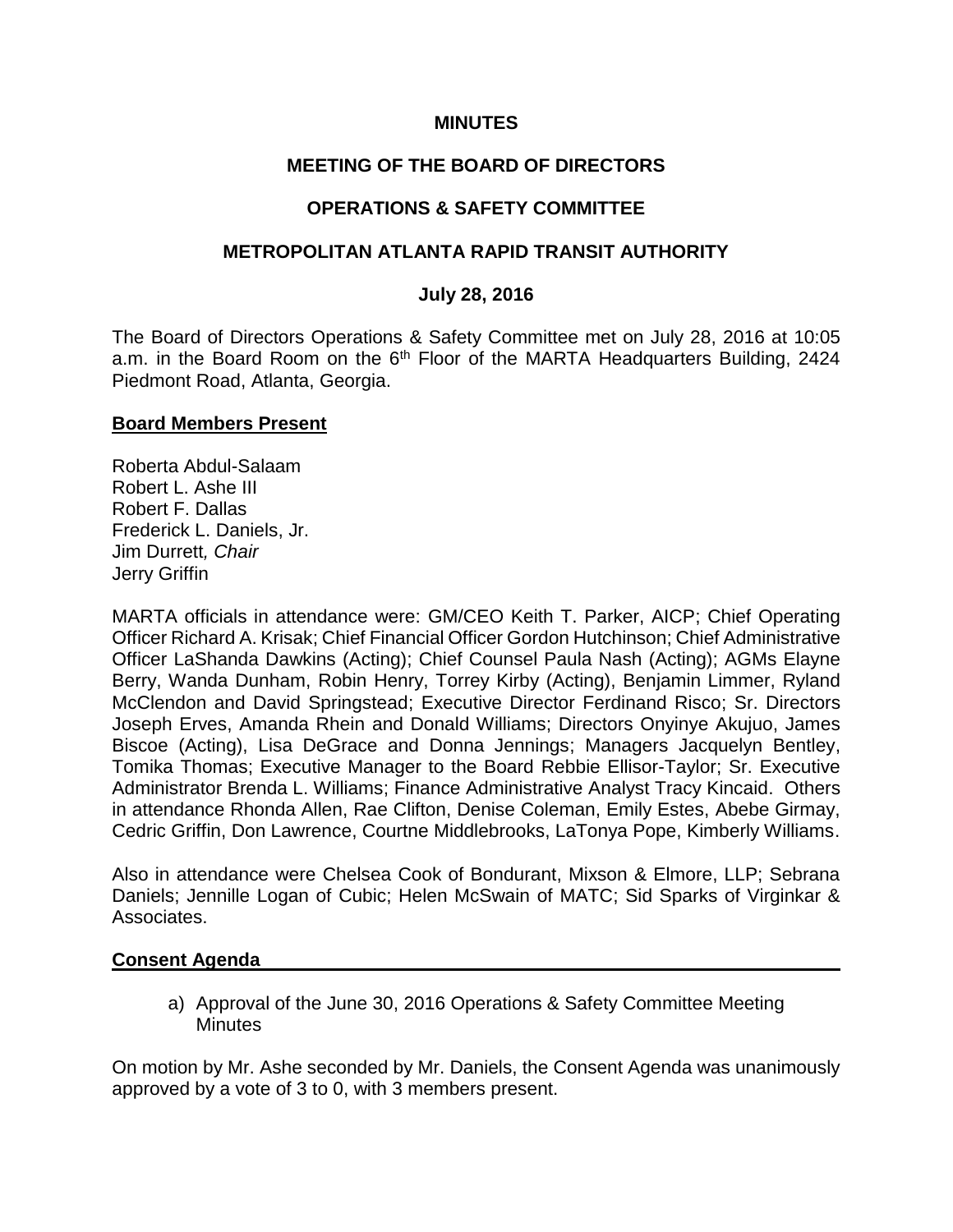\*\*\*\*\*\*\*\*

Mr. Durrett welcomed Chelsea Cook of Stanford University, Stanford, CA. Ms. Cook is a Summer Associate at Bondurant, Mixson & Elmore, LLP.

\*\*\*\*\*\*\*\*

#### **Individual Agenda**

### **Resolution Authorizing Solicitation of Proposals for the Procurement of Rail Cars, RFP P38186**

Mr. Erves presented this resolution for Board of Directors approval authorizing the General Manager/CEO, or his delegate, to solicit proposals for the procurement of rail cars by means other than competitive bidding, in accordance with Section 14(m) of the MARTA Act, through the use of Request for Proposals.

- The estimated cost of this procurement ranges from \$618M for a base order of 250 cars to \$794M for a base order of 250 cars and two options of 50 cars each, over a contract term of nine (9) years
- Funds for this procurement will be included in subsequent annual budgets.
- MARTA currently has 318 rail cars, 218 of which are more than 30 years old and will exceed their useful life by the time replacement rail cars are purchased
- The remaining 100 rail cars are approaching mid-life, have significant maintenance problems and are the worst performing cars in the fleet
- MARTA intends to replace these Breda-built rail cars at the same time
- The procurement also includes two options for 50 cars each, subject to need and availability of funds
- The procurement will include a requirement for the contractor to dispose of all existing rail cars
- Forecasted milestones in the procurement process are:
	- o RFP Advertisement October 2016
	- o Proposals Due February 2017
	- o MARTA Full Board Award September 2017
	- o Prototype Car Delivered October 2019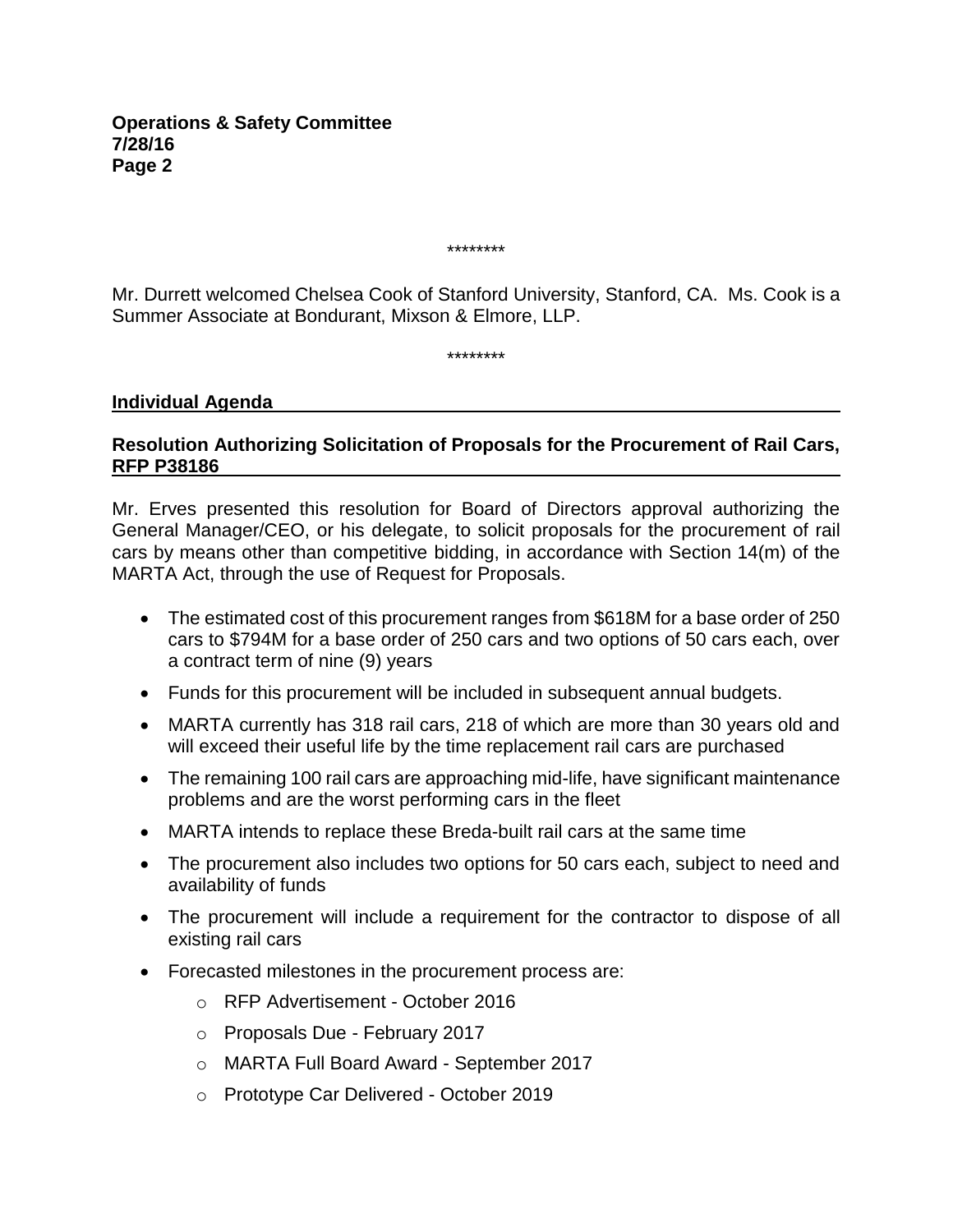- New Car Delivery (Base Order) November 2020 through January 2026
	- $\circ$  100 CQ312 Cars Retired May 2022
	- o 118 CQ310 Cars Retired November 2024
	- o 120 CQ311 Cars Retired January 2026

Mr. Daniels said there are two new Chinese railcar manufacturers. He asked if they would get consideration.

Mr. Erves said MARTA would provide them and any other manufacturer the same criteria and consideration.

Mr. Daniels asked what is the plan for running existing railcars.

Mr. Erves said MARTA is investing in existing fleet to keep them running.

Mr. Daniels said the Authority is looking at another five years with the existing fleet.

Mr. Erves said yes, funds have been identified through the Capital fund.

Mr. Daniels asked if there is a contingency with the existing fleet.

Mr. Erves said MARTA is being proactive. Staff has a good idea of what to expect from the fleet.

Mr. Daniels asked if there are any other systems that could come in.

Mr. Erves said staff can go back and look at additional options.

Mr. Ashe said the RFP needs to include current and past litigation and cost-shifting.

Mr. Durrett asked if the Breda railcars will be disposed of first.

Mr. Erves said yes.

On motion by Mr. Ashe seconded by Mr. Daniels, the resolution was unanimously approved by a vote of 3 to 0, with 3 members present.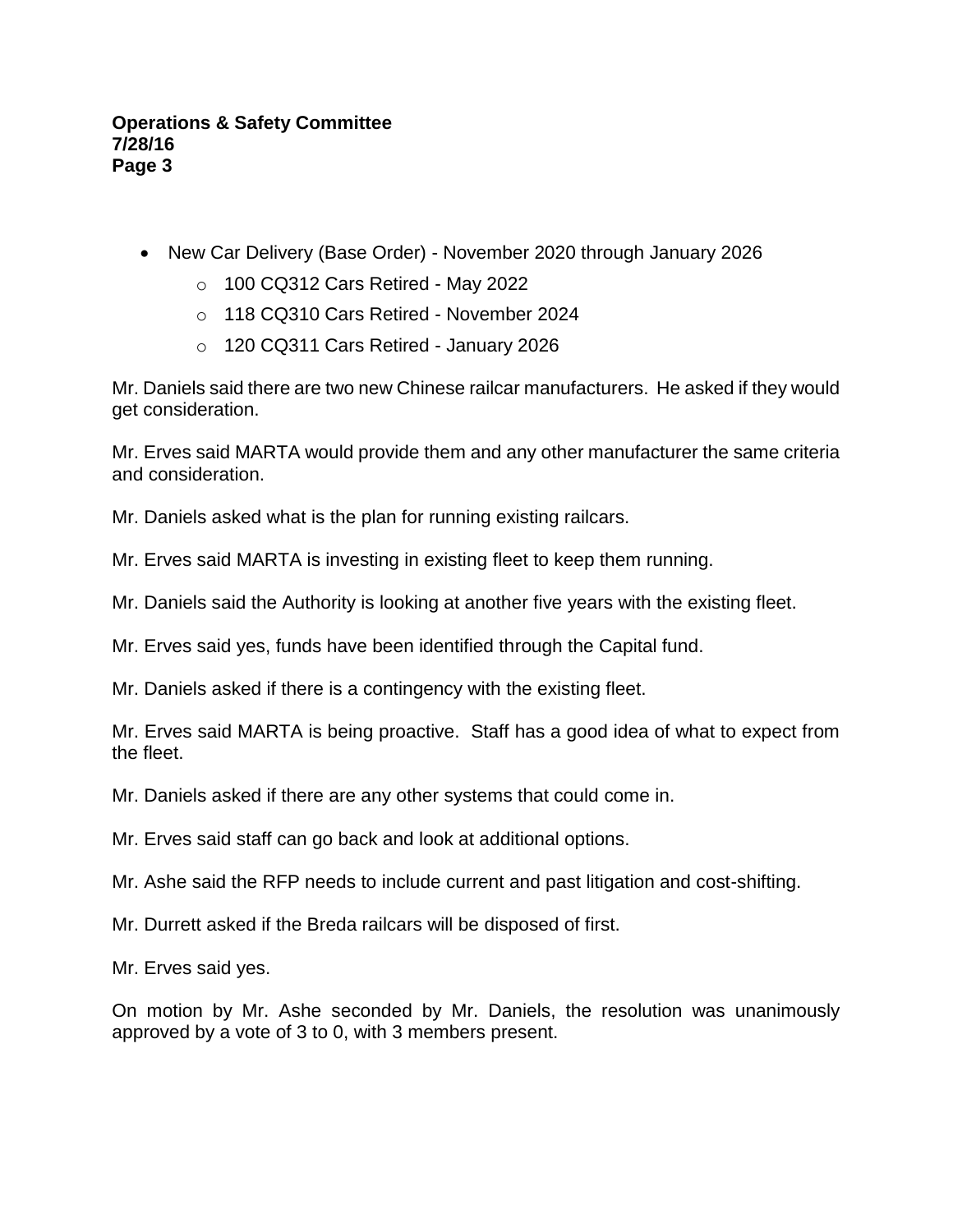## **Resolution Authorizing Award of a Contract for the Procurement of Facility-Wide Janitorial Services, CP B37014**

Mrs. Thomas presented this resolution for Board of Directors approval authorizing the General Manager/CEO or his delegate to enter into a contract with A-Action Janitorial for the procurement of Facility-Wide Janitorial Services.

Mr. Ashe asked are these ATU jobs.

Mrs. Thomas said no.

Mr. Ashe asked who the owner of A-Action Janitorial.

Mrs. Thomas said staff will provide that information.

Mr. Parker said the prime and subcontractor are DBEs.

Mr. Daniels asked how does this differ from in-house janitorial services.

Mrs. Thomas said in-house staff may go wayside.

Mr. Daniels asked how long was the solicitation out prior to bid opening.

Mrs. DeGrace said 45 days.

Mr. Daniels asked if that is standard.

Mrs. DeGrace said yes.

Mr. Durrett asked if the disqualified firms were notified.

Mrs. Thomas said yes.

On motion by Mr. Daniels seconded by Mr. Ashe, the resolution was unanimously approved by a vote of 3 to 0, with 3 members present.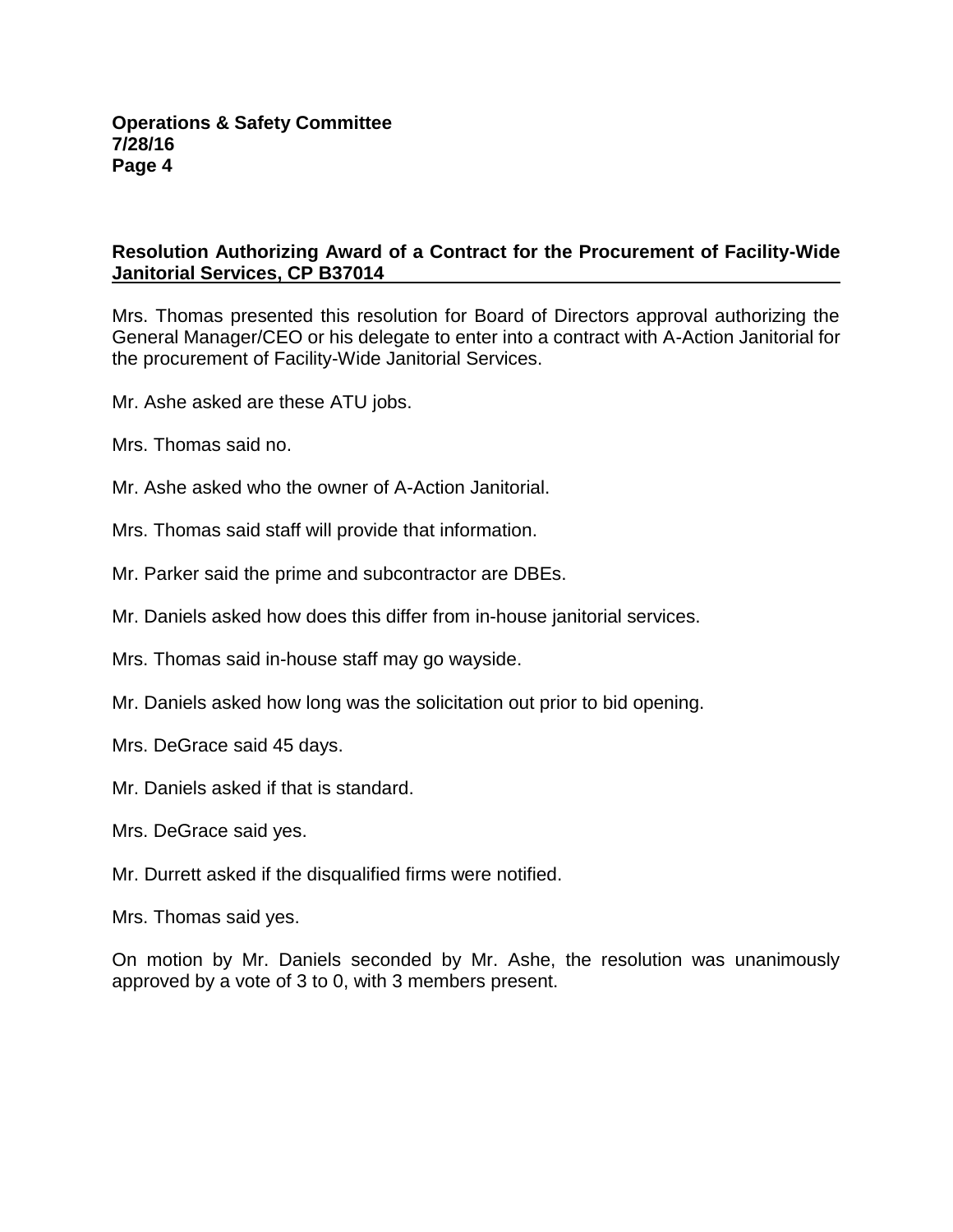# **Briefing – MARTA Sales Tax Project List**

Mr. Limmer briefed the Committee on the list of potential projects for funding consideration by the upcoming MARTA Sales Tax Referendum on November 8 and next steps in the process.

## *Project List Update*

- Approved by Board on May 11
- Public hearings (City of Atlanta) held in May and June
- City Council approved pursuing Fall 2016 Referendum on June 20
- MARTA sent final project list to City of Atlanta by July 31 deadline

#### *City of Atlanta Guiding Principles*

- Balance the portfolio of transit projects serving short term, medium term and long term goals, using multiple modes of transportation
- Increase mobility for workers to and from major job centers
- Enhance predictability of commuter times by utilizing dedicated lanes, HOT lanes and other technology
- Create layered, integrated transportation network to accomplish specific types of trips
- Prioritize investments inside the City while laying foundation which will ultimately be integrated into regional transit networks
- Partner with neighboring jurisdictions to leverage transit projects
- Create last mile connectivity using circulating buses, multiuse paths and sidewalks
- Enhance ease of use and transfers within the network of transit options
- Enhance safety and access to transit centers and MARTA stations

## *Potential High Capacity Improvements*

- City of Atlanta Light Rail Transit
	- o Atlanta BeltLine Loop
	- o Irwin Atlanta University Center (AUC) Line
	- o Downtown Capitol Ave Line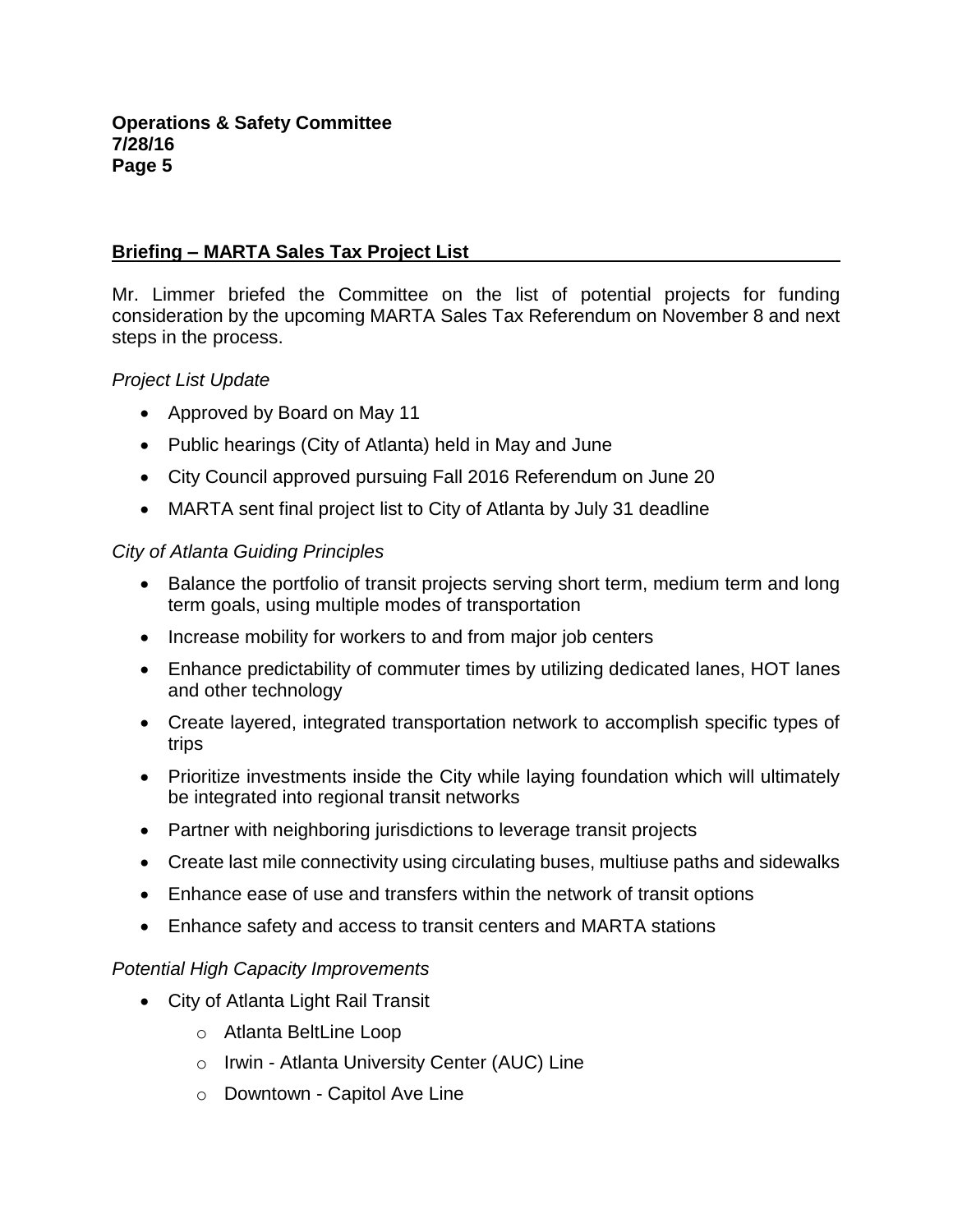- o Crosstown Midtown Line
- o Crosstown Crescent Line
- o Peachtree Ft. McPherson Barge Rd. Line
- o "S" Concept Murphy Crossing Armour Yard via AUC and Eastside Trail
- I-20 West Heavy Rail Transit
- Northside Drive Bus Rapid Transit (BRT)
- Multi-Jurisdictional Projects
	- o Clifton Light Rail Transit
	- o I-20 East Bus Rapid Transit
- Station enhancements at City of Atlanta rail stations
	- o Station rehabilitation
	- o Aesthetics/maintenance
	- o Signage/wayfinding
	- o Pedestrian/bicycle/ADA
- Capacity Improvements
	- o Infill (new) stations
		- **Armour**
		- **Boone**
		- **Hulsey/Krog St.**
		- Mechanicsville
		- **Murphy Crossing**
- Additional railcars
	- o Blue/Green capacity improvements

## *Potential Bus Service Improvements*

- Five (5) Arterial Rapid Transit Routes
	- o Campbellton Greenbriar Mall to Oakland City
	- o Cascade Fulton Industrial Blvd to West End
	- o Cleveland Jonesboro Rd and Browns Mill Rd. to East Point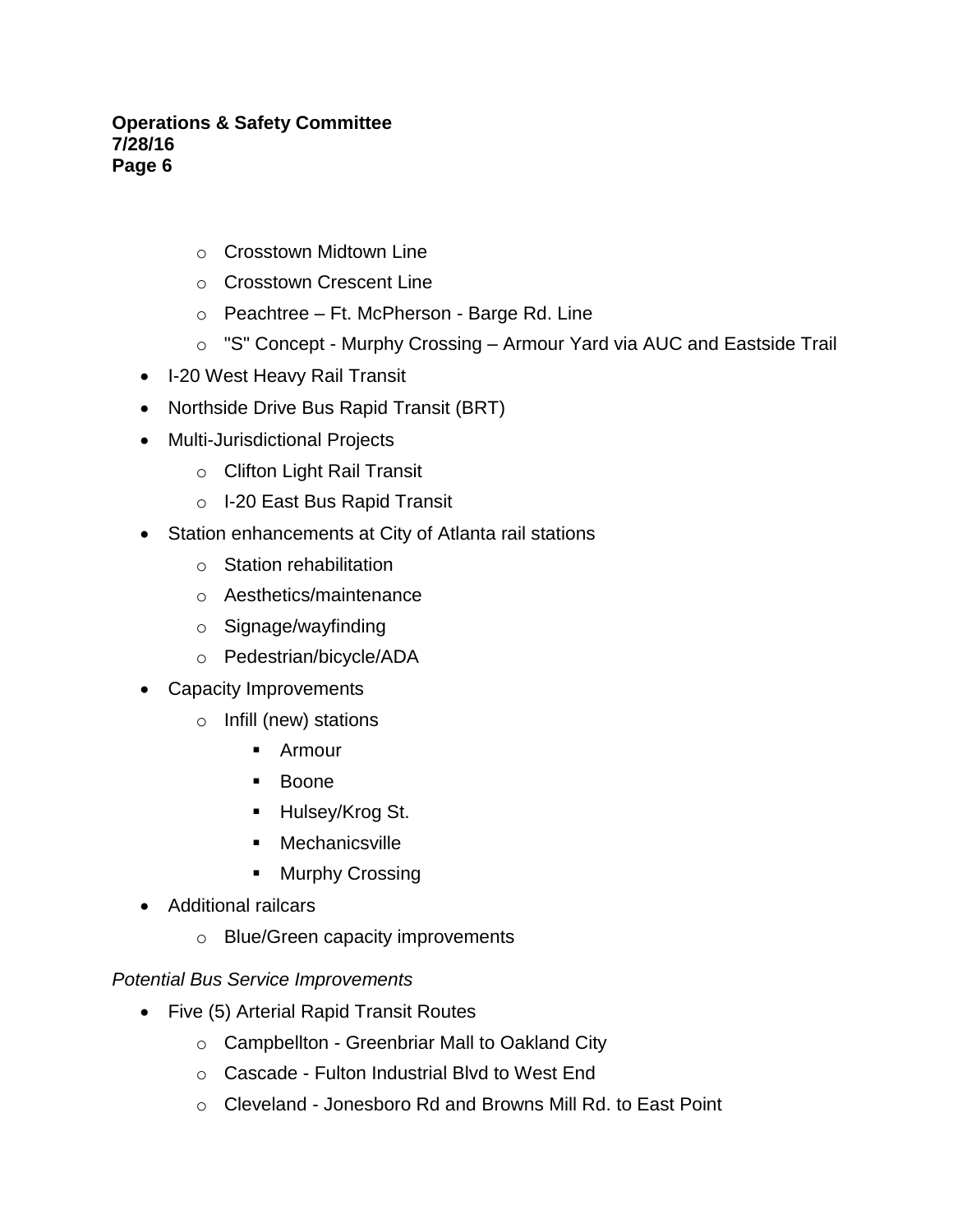- o Metropolitan West End to College Park
- o Peachtree Brookhaven to Five Points
- Two (2) Transit Centers
	- o Greenbriar Greenbriar Mall
	- o Moores Mill Bolton Rd and Marietta Blvd
- Frequent Local Service
	- o 15-minute peak; 30-minute off-peak service on Routes 12, 49, 51, 55 and 60
- Supporting Local Service
	- o Increased service during off-peak to include midday, nights and weekends on selected routes
- Community Circulator Service
	- $\circ$  New neighborhood-friendly and activity center-oriented circulator routes
	- o Specific community circulator routes to be determined as demand warrants

## *Survey Results*

- Four (4) community meetings
- May 25, May 26, June 1 and June 2
- Response range: 1-5 *not important at all – very important*
- Question: How important is it to you to fund the following transit projects?
	- o Increase frequency of existing bus routes
		- $\sim$  Score 4.5
		- Percentage 60%
	- o Expansion of Atlanta Streetcar light rail, including the Atlanta BeltLine loop
		- $\blacksquare$  Score 4.4
		- Percentage 70%
	- o Introduce new bus routes and community circulator service
		- $\sim$  Score 4.1
		- Percentage 33%
	- o Introduction of BRT on Northside Dr. and Metropolitan Pkwy
		- $\blacksquare$  Score 3.9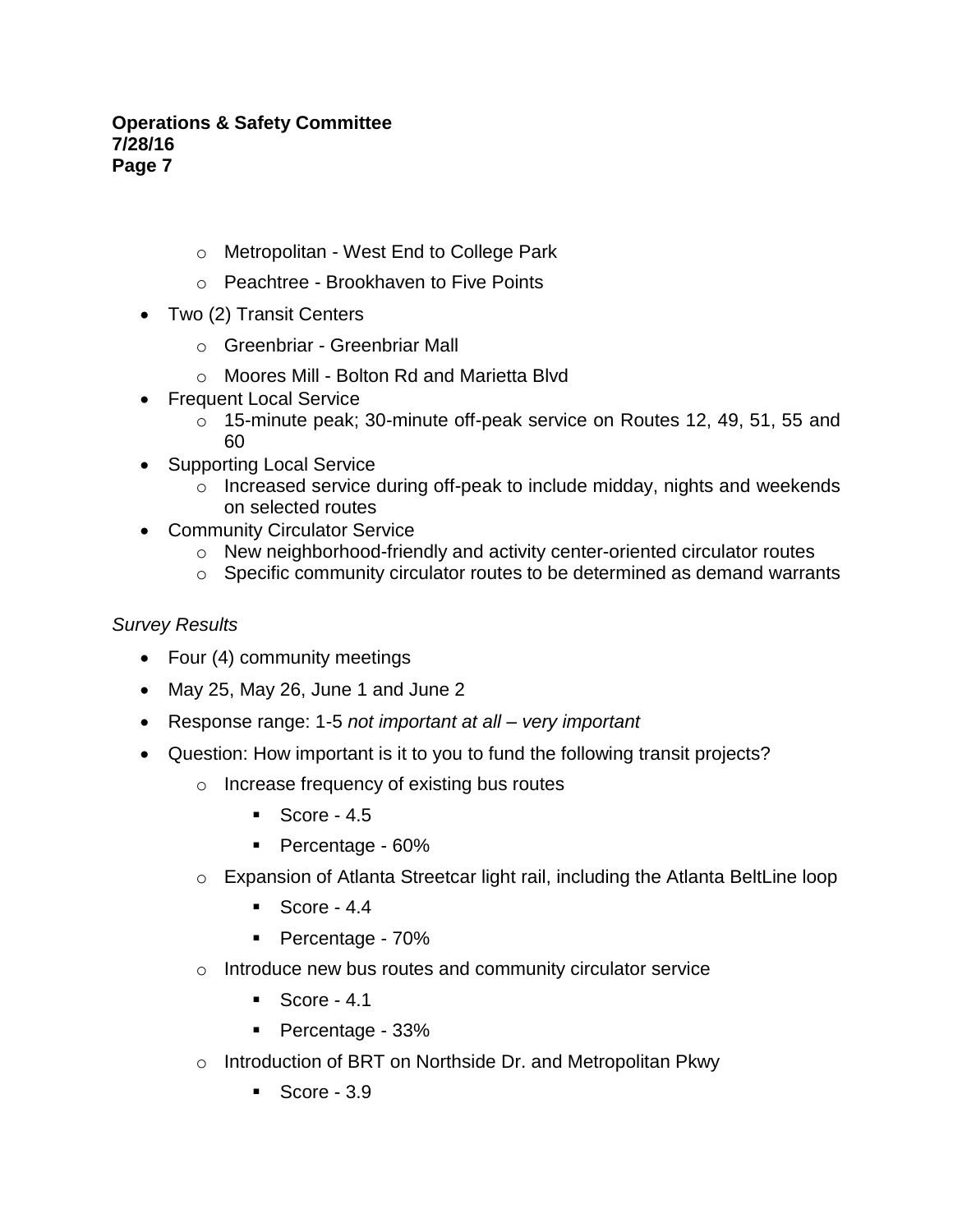- Percentage 28%
- o Extension of heavy rail west from HE Holmes Station to I-285
	- $\blacksquare$  Score 3.4
	- Percentage 24%

# *Potential MARTA Program Summary (Base Year \$ in Millions)*

- High Capacity Improvements
	- o Estimated Capital Cost
		- Local Share \$3,237
		- Federal Share \$2,993
		- Total \$6,230
	- o Estimated Operating & Maintenance (O&M) Cost
		- Annual O&M Cost \$134
		- O&M Cost over 20 years \$3,211
- Bus Service Improvements
	- o Estimated Capital Cost
		- **Local Share \$65**
		- Federal Share N/A
		- $\blacksquare$  Total \$65
	- o Estimated O&M Cost
		- Annual O&M Cost \$35
		- O&M Cost over 20 years \$833
- Pedestrian Improvements
	- o Estimated Capital Cost
		- **Local Share \$12**
		- **Federal Share N/A**
		- $\blacksquare$  Total \$12
	- o Estimated O&M Cost
		- Annual O&M Cost N/A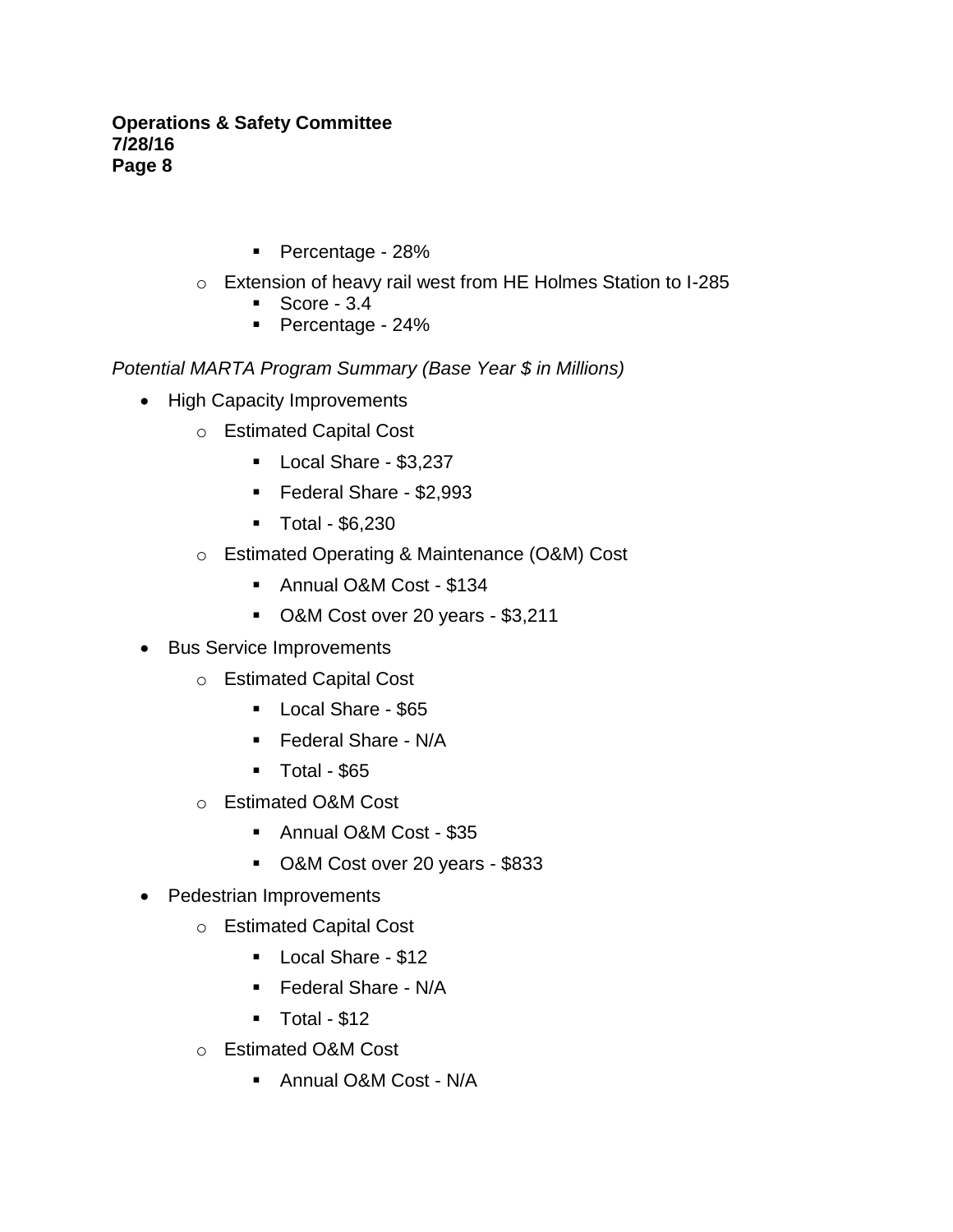- O&M Cost over 20 years N/A
- Total Estimated Cost
	- o Estimated Capital Cost
		- Local Share \$3,314
		- Federal Share \$2,993
		- Total \$6,307
	- o Estimated O&M Cost
		- Annual O&M Cost \$169
		- O&M Cost over 20 years \$4,044

## *Next Steps*

- Public education campaign: August October 2016
- Referendum vote: November 8, 2016
- Amendment to the RTCAA (with a positive MARTA referendum vote): November – December 2016

Mr. Durrett asked staff to modify the presentation to include a side by side view of existing system map and the conceptual system map.

Mr. Ashe said this project list is real testament to the leadership provided by Mr. Parker and the Planning & External Affairs team. He commended staff on their efforts. He added that MARTA has to extensively communicate with the City. It may be useful to bring together a diverse group of 10-15 people to discuss the potential projects and next steps in the process. MARTA can show this group the work in advance. Although these projects will take place over the next decade, it serves many functions to explain how MARTA staff and the Board will go about this.

Mr. Daniels agreed with Mr. Ashe. He added that such meetings should be documented, but not only through meeting minutes. A podcast may serve that purpose. However, people should be given time to express comments.

Mr. Griffin said many of these projects are long-term and people lose sight of them. MARTA needs to ensure that the public stays abreast of the details.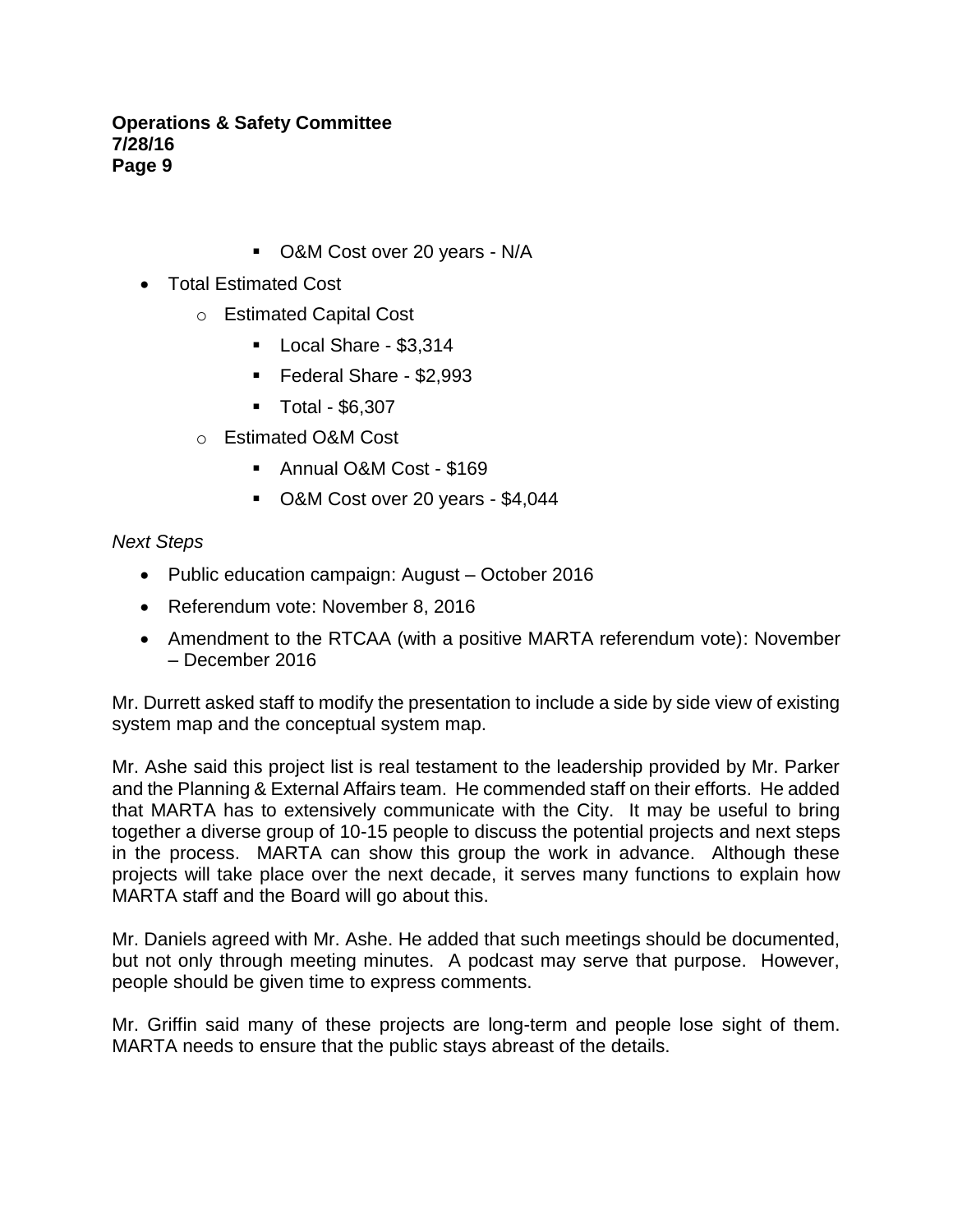Mr. Ashe added that his suggestion is not that public meetings should be replaced. The point is to offer a way to get input in a way that slightly differs from the Public Hearings.

# **Briefing – Clayton County High Capacity Transit Initiative - Norfolk Southern Update**

Mr. Williams briefed the Committee on the status of the Clayton County High Capacity Transit Initiative. The briefing provided an overview of preliminary findings from the Norfolk Southern Right-of-Way Evaluation and the status of the environmental review process.

# *Planning Update*

- Continue coordination with Norfolk Southern
- Reviewed preliminary engineering drawings
- Received Draft Engineering Report
- Reviewed and commented on Draft Engineering Report
- Continued to analyze corridor demographic and economic data

## *Clayton County Agreement*

- November 4, 2014 Ballot Measure
	- o One-cent sales tax
	- o % dedicated to bus service
	- o % dedicated to high capacity transit
- Implement high capacity transit service by 2022
	- o Rail
	- o BRT

## *Norfolk Southern Study Overview*

- Study purpose
	- $\circ$  Determine right-of-way available for potential acquisition by MARTA
- Project status
	- o Initiated Norfolk Southern coordination
	- o Preliminary findings presented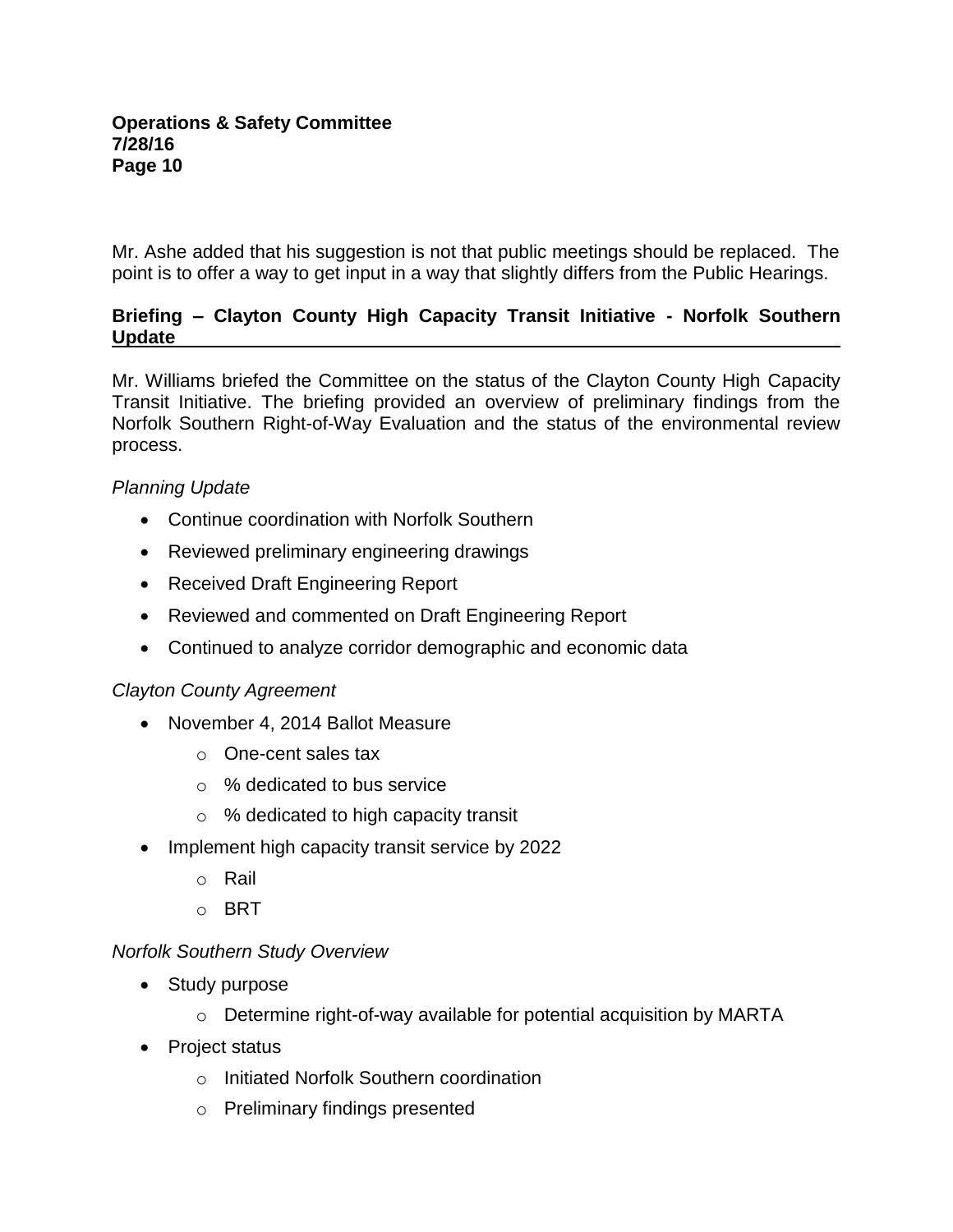# o Final report in August

*Norfolk Southern Study Preliminary Findings*

- Norfolk Southern willing to work with minimum clearance of 26'
- Several existing active freight customers
- Much of the corridor can meet NS future requirements and a MARTA line

*Next Steps*

- Finalize report August 2016
- Brief MARTA Board Fall 2016
- Incorporate study into the environmental review as part of the High Capacity Transit Initiative

Mr. Durrett asked if the 26' clearance refers to a buffer between the freight and passenger line.

Mr. Williams said yes.

Mr. Daniels asked if the 2022 timeline to implement high capacity transit service is realistic.

Mr. Williams said it is a goal. The LPA will ultimately determine an implementation schedule.

Mr. Parker added the vehicle type and volume shaves a significant amount of time. Going forward this will be revised to include a range, rather than a specific date.

Mrs. Abdul-Salaam said there are no tracks in Riverdale. She asked what are the options for high capacity transit in that area.

Mr. Williams said staff will look at various alternatives and alignments.

Mrs. Abdul-Salaam asked what has been considered thus far.

Mr. Williams said the study is not at the point. There are some concepts, but staff has not gotten into those details.

Mrs. Abdul-Salaam asked if MARTA is looking to use existing tracks.